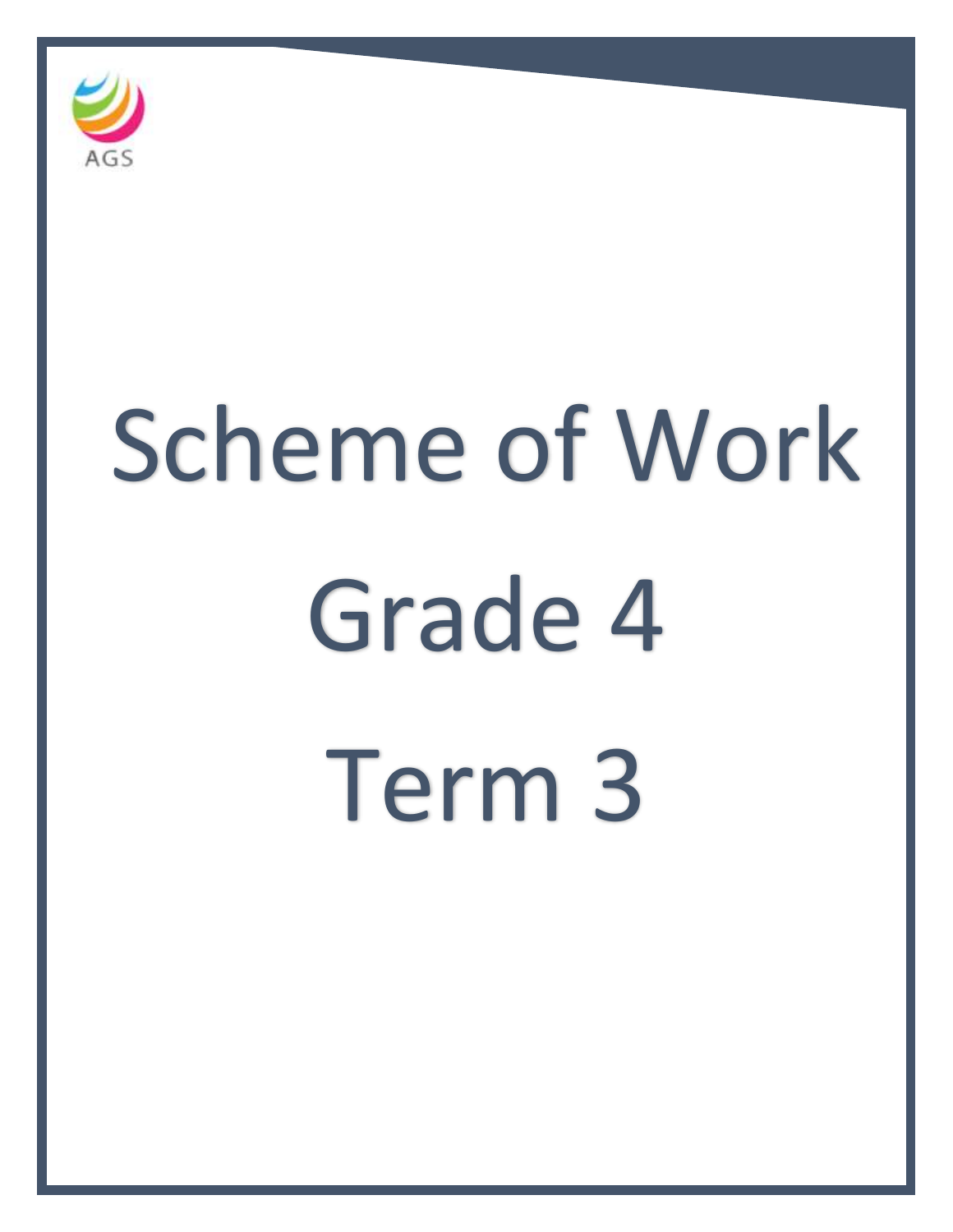

# **Unit 1**

Our first unit is 'Food for thought'. It focuses on different types of persuasive texts. Learners read and respond to persuasive language used in descriptions, reviews and advertisements. They also identify key features of various persuasive texts. They also read instructions and compare this style of writing to that of persuasive texts. Learners consider the use of facts and opinions and the purpose of adjectives and adverbs in a text. With this in mind, learners plan and produce their own texts and give a persuasive speech.

# **Aims and Objectives:**

# **By the end of the unit, students will be able to:**

- analyse persuasive texts and identify the key features
- identify persuasive techniques used in various texts
- analyse a text
- be persuasive orally and in written work
- present a persuasive speech as part of an informal debate.

#### **Skills Development**

#### **During the course of this unit, students will:**

- read and analyse an advertisement, a personal profile and a review
- use adjectives and adverbs to be persuasive
- understand how to use facts and opinions for effect
- understand how to use connectives to make a point
- use adjectives effectively
- design an advertisement and write a personal profile
- give an oral presentation as part of an informal debate.

# **Unit 2**

Our second unit is 'Poems to Ponder'. The unit covers three different types of poems focusing on how words are used to create particular effects. Learners cover word play, sound effects and figurative language, with an emphasis on mood and imagery. Learners both read the poems as writers and perform them to demonstrate and appreciate the effects created by the poets. They also write their own verse following a model.

#### **Aims and Objectives:**

**By the end of the unit, students will be able to:**

- appreciate and use word play in a nonsense poem
- practise and perform poems in different styles
- develop poetic technique (similes, personification, alliteration, repetition, rhythm and rhyme)
- be exposed to different ways of creating mood
- write a stanza of a nonsense poem and a sun poem following a model.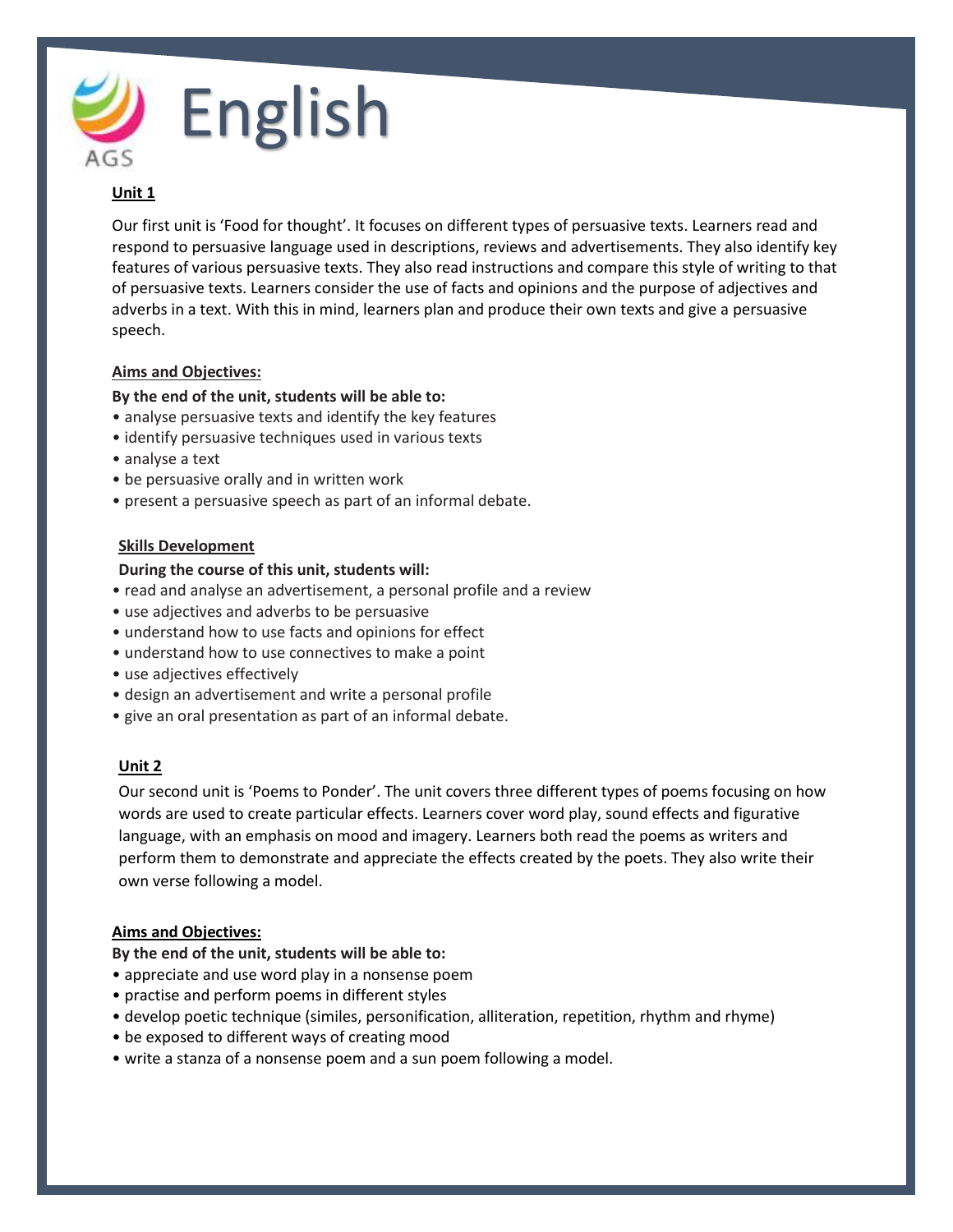#### **Skills Development:**

#### **During the course of this unit, students will:**

- practise their poetry performance technique
- identify and invent similes and work with simple personification
- identify different moods
- develop work on prefixes and suffixes
- develop word selection skills for different effects
- develop listening skills
- write a poem of rhyming couplets.

#### **Assessment:**

The assessment of the students' learning is ongoing through every lesson. Through verbal and written feedback, we provide students with support and advice in order to move their learning on in every English lesson.

During the term, the students will complete an independent piece of writing at the end of each unit, which we will assess and feedback to the students so they know what they need to work on.

#### **Suggestions for support at home:**

Research indicates that reading is a very strong determiner of how well your child will achieve in all areas of learning and we wish to foster a wonderful reading culture in our school. There is also a strong correlation between achievement and the number of books in your home. To help your child at home, please read with them daily. This can mean reading aloud to your child as well as listening to your child reading aloud to you. Reading can also take many forms; it might be reading signs when out and about, reading online material, games, magazines, subtitles on the television etc.

Please note the importance of 'Mother Tongue' – children's home and first language. It is crucial that children with English as an Additional Language continue to build their ability in their first language in order to support their learning of English and additional languages.

Children also need to learn their spellings (or sounds) daily and then continue to revise them after any spelling assessments or dictations to ensure they have embedded an ever increasing number of spelling rules or sounds. Remember, we are aiming for long term memory rather than short term performance.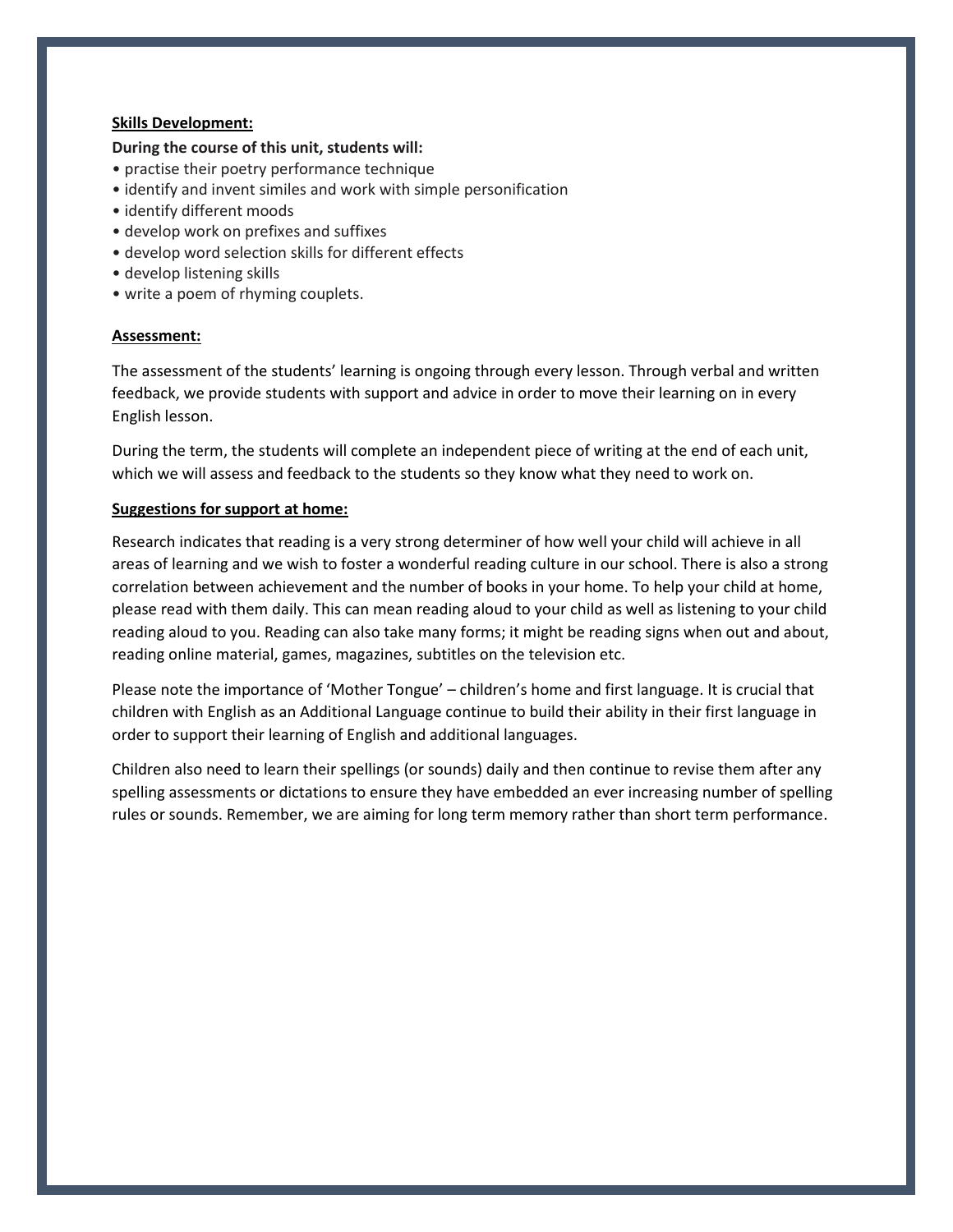

During the third term, Grade 4 will extend their knowledge of numbers and the number system by exploring special numbers, fractions, division, ratio and proportion. Unit 2, on measurement, is an extension of the work completed in term 1 and 2. The final unit consolidates pupils' knowledge of handling data that has cross curricular links with other curricula. Pupils will finish the term with a review of all aspects of the Grade 4 curriculum including: the number system; addition and subtraction; multiplication and division; fractions, decimals and mixed numbers; mass, length and volume; time; area and perimeter; angles, position and direction; symmetry; 2D and 3D shapes, Carroll and Venn diagrams; and tally charts, tables and bar graphs.

# **UNIT 1: NUMBERS**

# **Learning Objectives:**

#### **Special numbers**

- develop mental and oral skills, solve problems, look for patterns and explain results.
- recognise and extend number sequences, including those containing negative numbers.

# **Fractions and division**

- develop greater understanding of fractions and the ways in which they can be used, including: as parts of a whole; as a point on a number line, or as a division.
- find equivalent fractions and total fractions of a whole.
- understand that fractions and mixed numbers can be shown as a position on a number line and will begin to change fractions to decimals, and decimals to fractions.
- begin to understand the relationship between fractions and division.

# **Ratio and proportion**

 begin to understand the language of ratio and proportion by carrying out practical activities, for example, exploring different repeating patterns. (They will not use the actual words 'ratio' and 'proportion' yet.)

# **Suggestions for support at home:**

Help your child to see the relevance of mathematics to their everyday life by:

- increasing or decreasing the quantity of ingredients for a recipe, to feed the right number of people
- collecting examples of fractions in newspapers, magazines or elsewhere.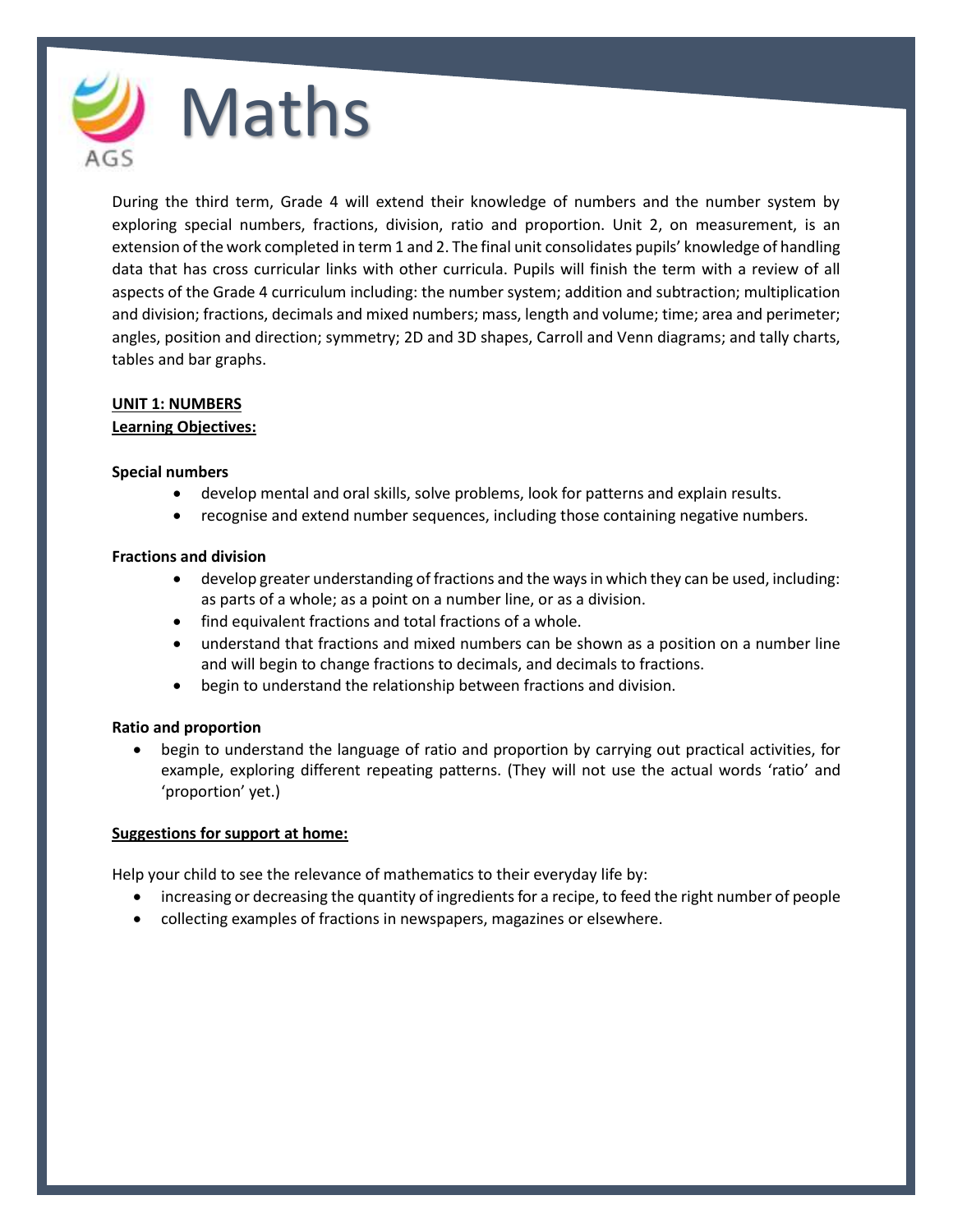#### *Fraction crossword*

Work with your child to solve this puzzle.



#### **Clues**

#### Across

- 4. Fractions that are equal in value
- 9. The bottom number of a fraction

#### Down

- 1. A \_\_\_ is a part of something
- 2. Dividing a number by two will give you \_\_\_ of that number
- 3. The top number of a fraction

5. A \_\_\_ number is a whole number and a fraction

- 6. Four make a whole
- 7. Put fractions in their simplest form
- 8. 0.1 is equivalent to one \_\_\_

#### **UNIT 2: MEASUREMENT**

#### **Learning Objectives**

#### **Capacity**

- choose and use the abbreviations ml (millilitre) and l (litre) when estimating, measuring and recording capacity and demonstrate that they know the meaning of 'milli'.
- interpret the scale on measuring jugs and cylinders and record readings accurately.

#### **Time**

 solve problems by reading and telling the time on digital and analogue clocks and by using calendars and timetables.

#### **Area and perimeter**

Learners will investigate the area and perimeter of different rectangles.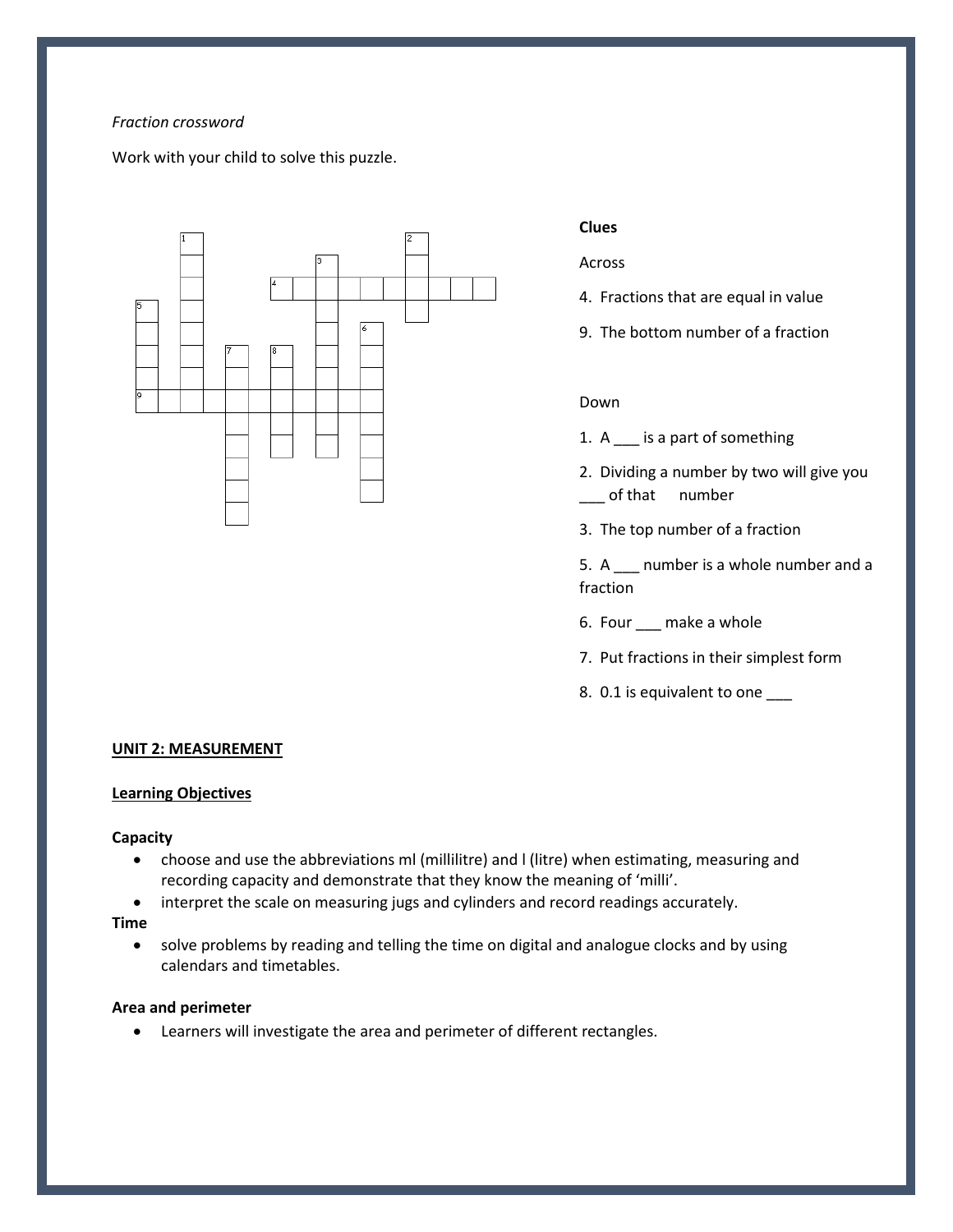#### **Suggestions for support at home:**

- Include your child in cooking activities at home that involve measuring liquid ingredients in millilitres, litres or pints.
- With your child, estimate and investigate the capacity of different containers in your kitchen.
- Use a calendar and local bus or train timetables to plan a real or imaginary trip with your child.

### **UNIT 3: HANDLING DATA**

#### **Learning Objectives:**

#### **Tables, bar charts and pictograms**

- collect and organise information to answer their own questions, and present and interpret data in tables and bar charts.
- compare the effect of using different scales on graphs.

#### **Venn and Carroll diagrams**

sort objects and numbers in different ways using Venn, Carroll and tree diagrams.

#### **Suggestions for support at home:**

Talk with your child about any graphs or charts you see in magazines, newspapers or online. Discuss the way each graph is presented, including the title and the scale. Discuss why you think the graph has been included in the article, advertisement or web page. Your child could bring interesting examples of graphs that you have found and show them in class.

#### *Measuring and recording*

- With your child, choose a measurable skill or an activity that they would like to improve, such as running speed, spelling or score on a computer game.
- Discuss how your child will measure their score.
- Help them to create a table to record the information, and encourage them to record their score on a number of different days.
- Ask your child to make a graph of their scores to show whether they have improved.

#### *Guess my object*

- Collect together a selection of objects. You choose one of the objects. Your child asks questions to try to identify the object but you can only answer 'yes' or 'no'.
- Your child sorts the objects into a 'yes' pile and a 'no' pile. He or she continues asking questions and sorting the objects until your chosen object has been identified.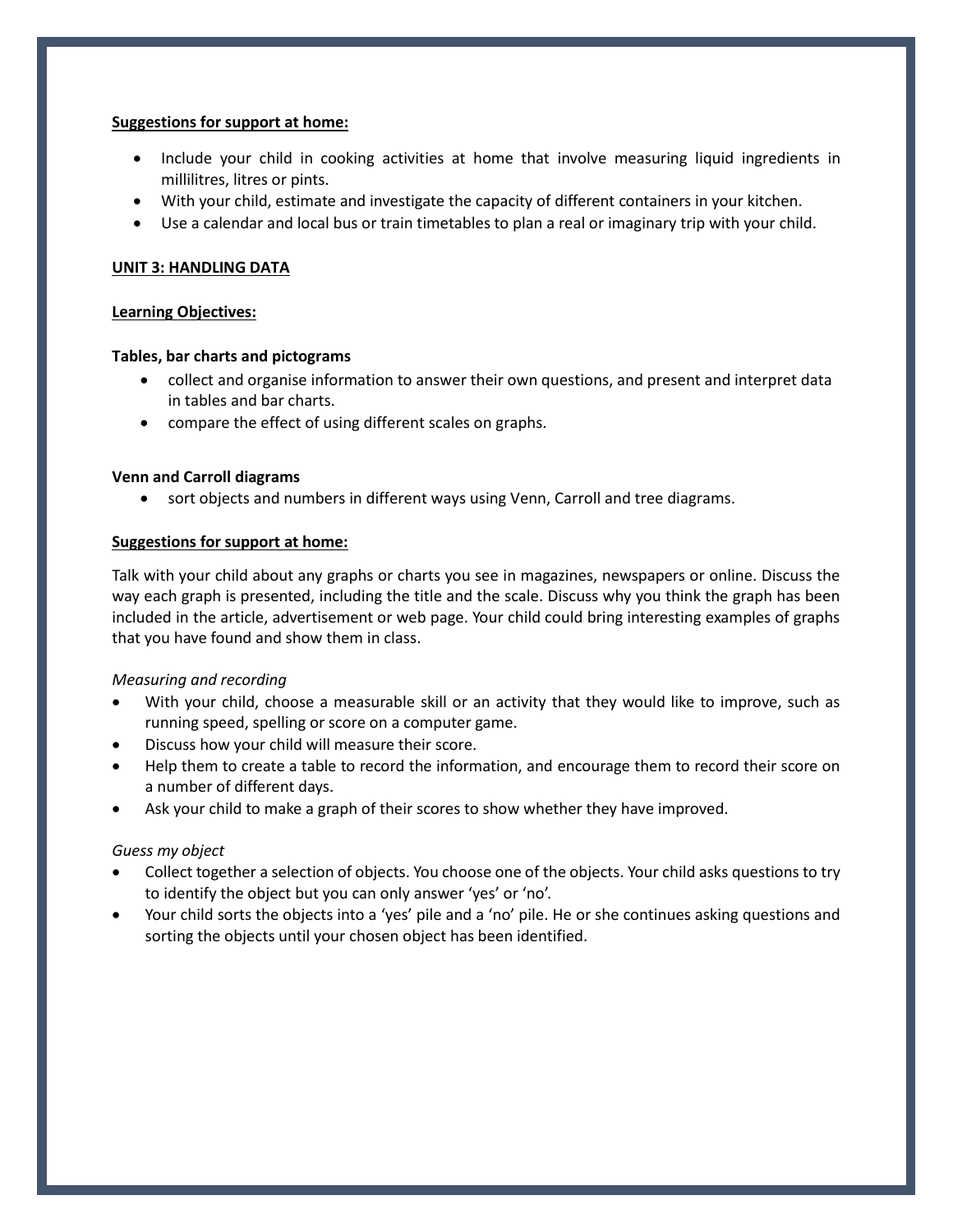#### **Assessment**

The assessment of the pupils' learning is ongoing through every lesson. Through verbal and written feedback, we provide students with support and advice in order to move their learning on in every Maths lesson.

At the end of every unit, pupils will be assessed against the learning objectives for that unit. However, pupils will continue to be assessed against these objectives and particularly the objectives they are finding more difficult, throughout the year. Parents will be given feedback on objectives that need more practise at home, through the parent consultation and reporting cycle.

At the end of the year, the students will complete curriculum based assessments: Cambridge Progression Test and a standardized based assessment – GL Assessments – Progress Test in Maths.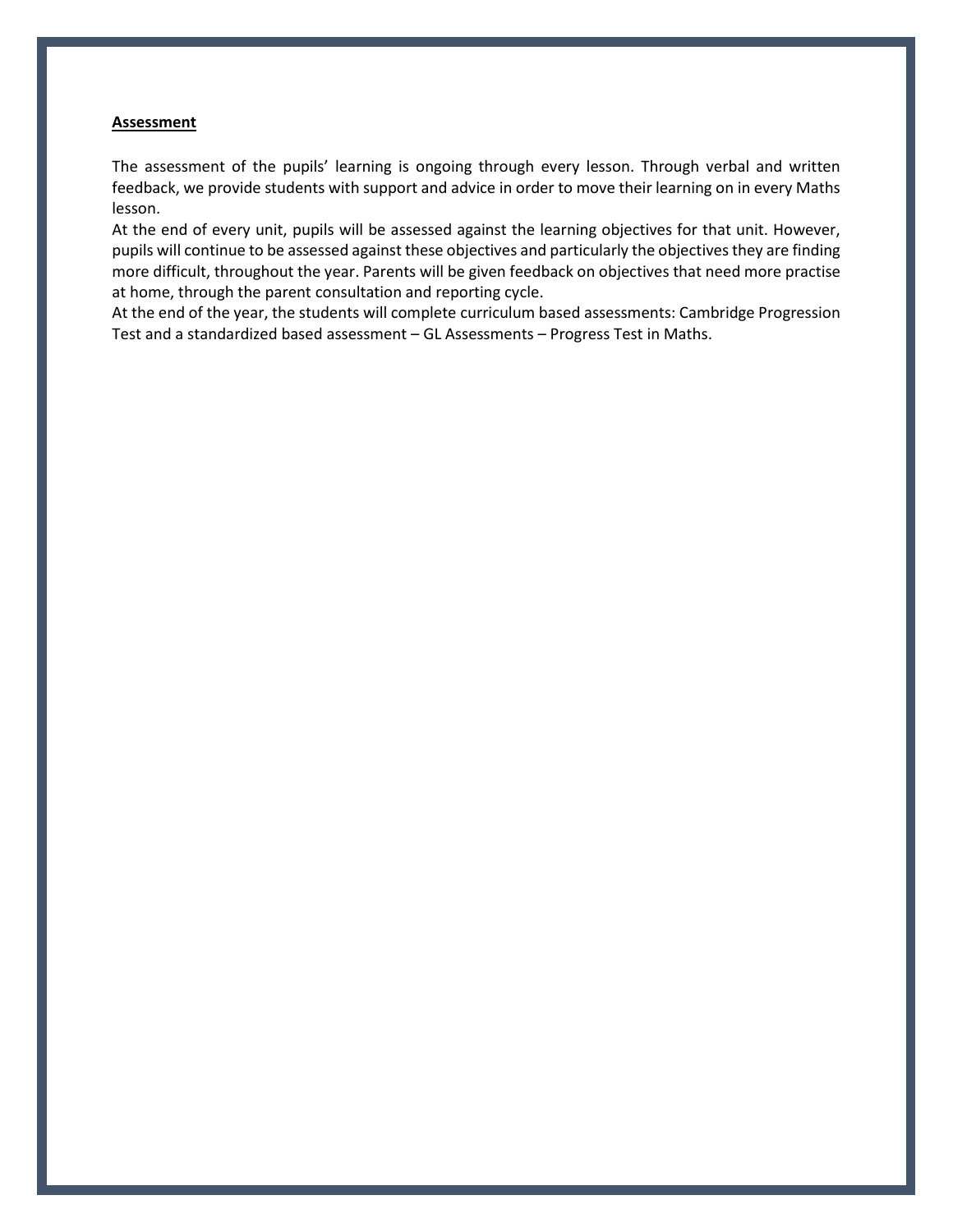

In term 3, Grade 4 will be taught the final module, Electricity and Magnetism. This is a highly practical module and all experiments are carried out under strict supervision, with pupil safety a priority.

This unit is separated into 10 topic areas.

In topic 1, pupils learn that electricity flows in circuits and an electric current is a continuous path of electricity.

# **Learning Objectives:**

- show in which direction electric current flows
- understand what a complete circuit is

In topic 2, pupils learn to put together a simple circuit using copper wire, cells, bulbs and bulb holders. **Learning Objectives:** 

- recognise the components of a circuit
- understand how electricity flows in a circuit

In topic 3, pupils learn a switch is a component in a circuit that allows current to flow when it is closed. **Learning Objectives:** 

explain the role of a switch in a circuit

In topic 4, pupils learn to add more bulbs or cells to a circuit causes bulbs to burn less or more brightly. **Learning Objectives:** 

- choose apparatus to make a circuit
- build a circuit and test it to see if it works
- predict what will happen if I change components
- explain what happens using my scientific knowledge

In topic 5, pupils learn the source of electricity must supply enough voltage for components to work. **Learning Objectives:** 

• predict why a buzzer will not work in a circuit

In topic 6, pupils learn mains electricity has a much stronger voltage than cells.

# **Learning Objectives:**

• recognise unsafe uses of mains electricity

In topic 7, pupils learn about magnets in everyday life and that objects attracted to a magnet are magnetic.

#### **Learning Objectives:**

- carry out a fair test to discover which objects are magnetic
- present my results in a table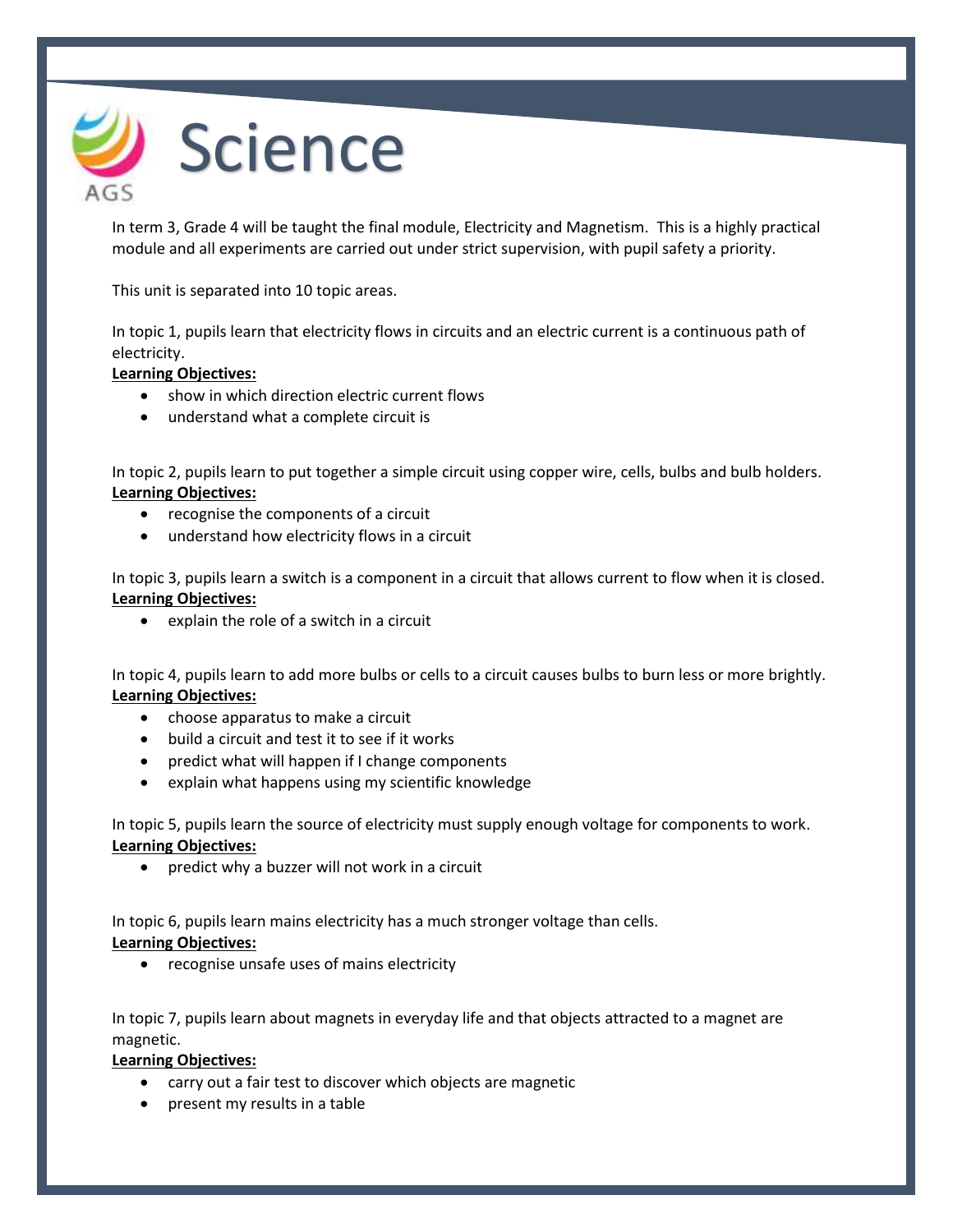write a conclusion about what I have discovered

In topic 8, pupils learn magnets have two poles and like poles repel, while unlike poles attract. **Learning Objectives:** 

- distinguish between a horseshoe and a bar magnet
- know that magnets have a north pole and a south pole
- know which poles attract and repel each other

In topic 9, pupils learn the strength of a magnet varies with distance from the magnet. **Learning Objectives:** 

- plan and carry out a fair test
- predict what may happen and see if the evidence supports my predictions
- know that repeating measurements can give a more accurate result
- present results in a bar chart

In topic 10, pupils learn which metals are magnetic? **Learning Objectives:** 

- design a tool to pick up metal objects
- write a conclusion based on what I have found out

#### **Suggestions for support at home**

The most important facet of this topic is to be able to carry out a scientific investigation. Children should be able to discuss what they wanted to find out in their investigations, what they predicted would happen, what they did, what the results were and how their investigation was a 'fair test'. Parents should engage their child in conversation about electricity and magnets in the home and what they have been investigating at school. As this unit is very practical pupils may become very curious. Pupils are encouraged to carry out investigations at home, only under the supervision of an adult as electricity can be very dangerous.

Different practical experiments and additional information on this and all the units covered in Science can be found on<http://www.sciencekids.co.nz/>

#### **Assessment**

The pupils will complete a unit assessment at the end of each unit, which will assess the pupils learning against the objectives.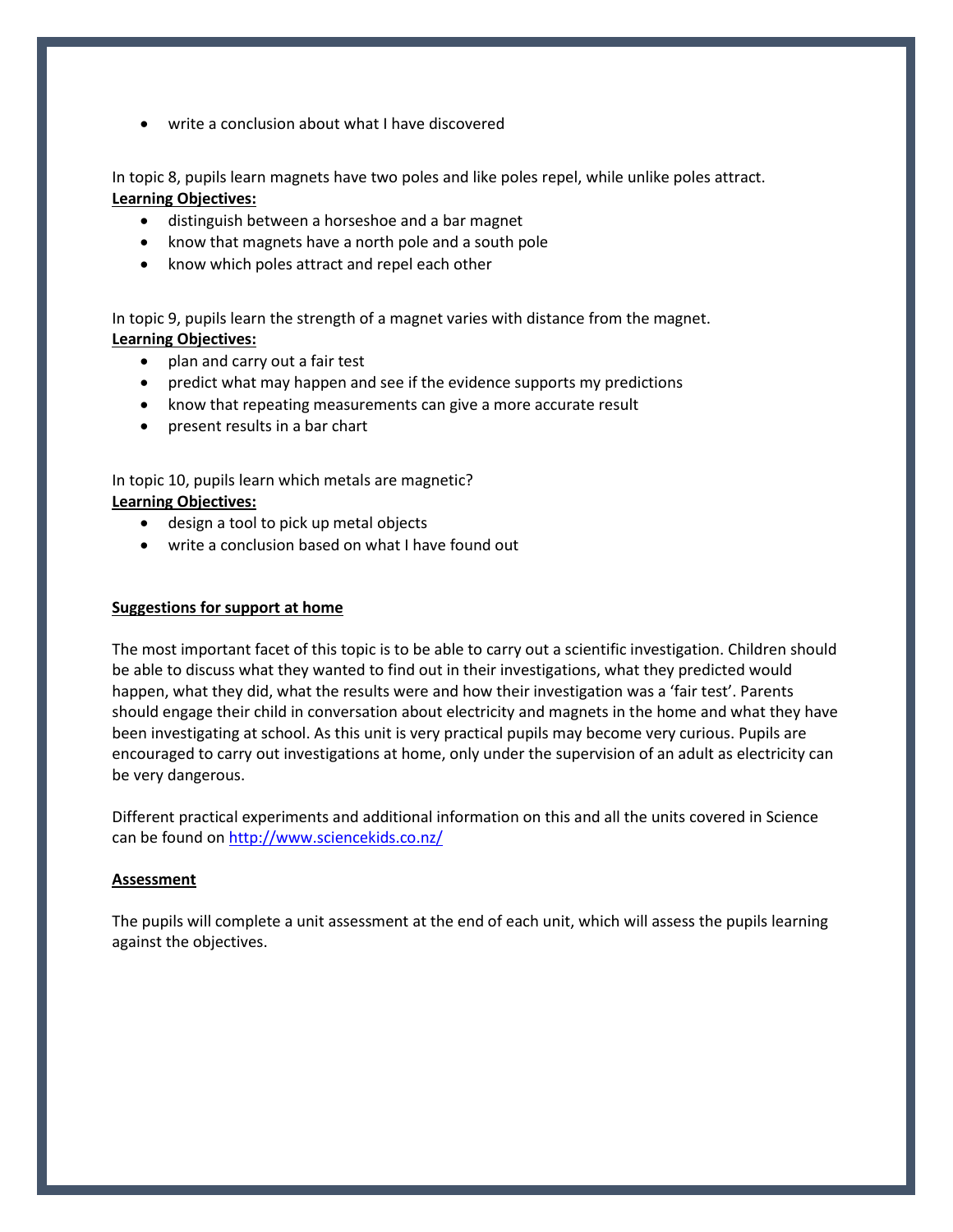

In the third term, Grade 4 will be learning about significant people who have touched our lives in some way. Pupils will research people that have made such a big difference in the world that their influence can still be felt today. From scientists to sports people, from politicians to musicians, from all backgrounds, countries, races and religions there are people whose ideas or achievements have singled them out from others.

#### **In History, we'll be finding out:**

- About world leaders from the past
- How to make a timeline
- How leaders in the past compare to leaders today
- About significant scientists from the past
- About primary and secondary sources of information

#### **In Society, we'll be finding out:**

About people who fought for the rights of others

The International Primary Curriculum has links to other subjects however the learning objectives in this unit focus primarily on History goals.

#### **In History, students will:**

- Be able to give some reasons for particular events and changes
- Be able to gather information from simple sources

Knowledge will be learnt and skills and understanding developed through different case studies including:

- A local study: The Legacy left by Sultan Qaboos
- An international study: Nelson Mandela and Rosa Parks
- Inventions that changed the world
- The Roman Legacy

# **Suggestions for support at home:**

Children by nature are curious creatures. Combine this with their generation's access to the internet, they are more exposed to the world than some of their peers and other generations.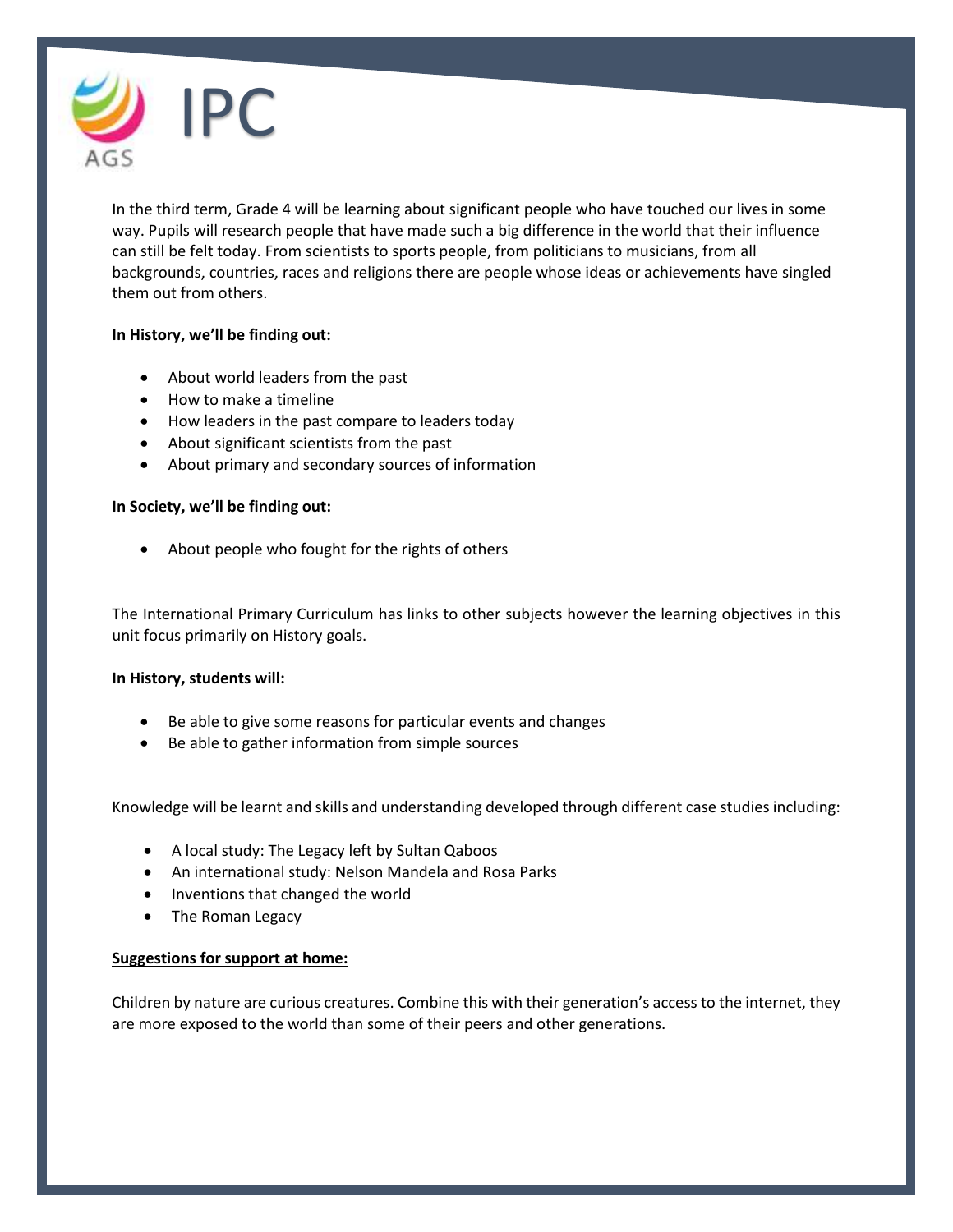Students should:

- Talk about famous people they know and what, if any, influence they have had on their lives
- Read biographical texts from print or the internet about famous people <https://www.ducksters.com/biography/>

#### **Assessment**

There will be no tests however the assessment of pupils' learning will be on-going in lessons. Knowledge will be assessed through oral and written quizzes, skills measured through observations and selfassessment and written and oral feedback on pupils' journals and presentations will be given to develop their understanding.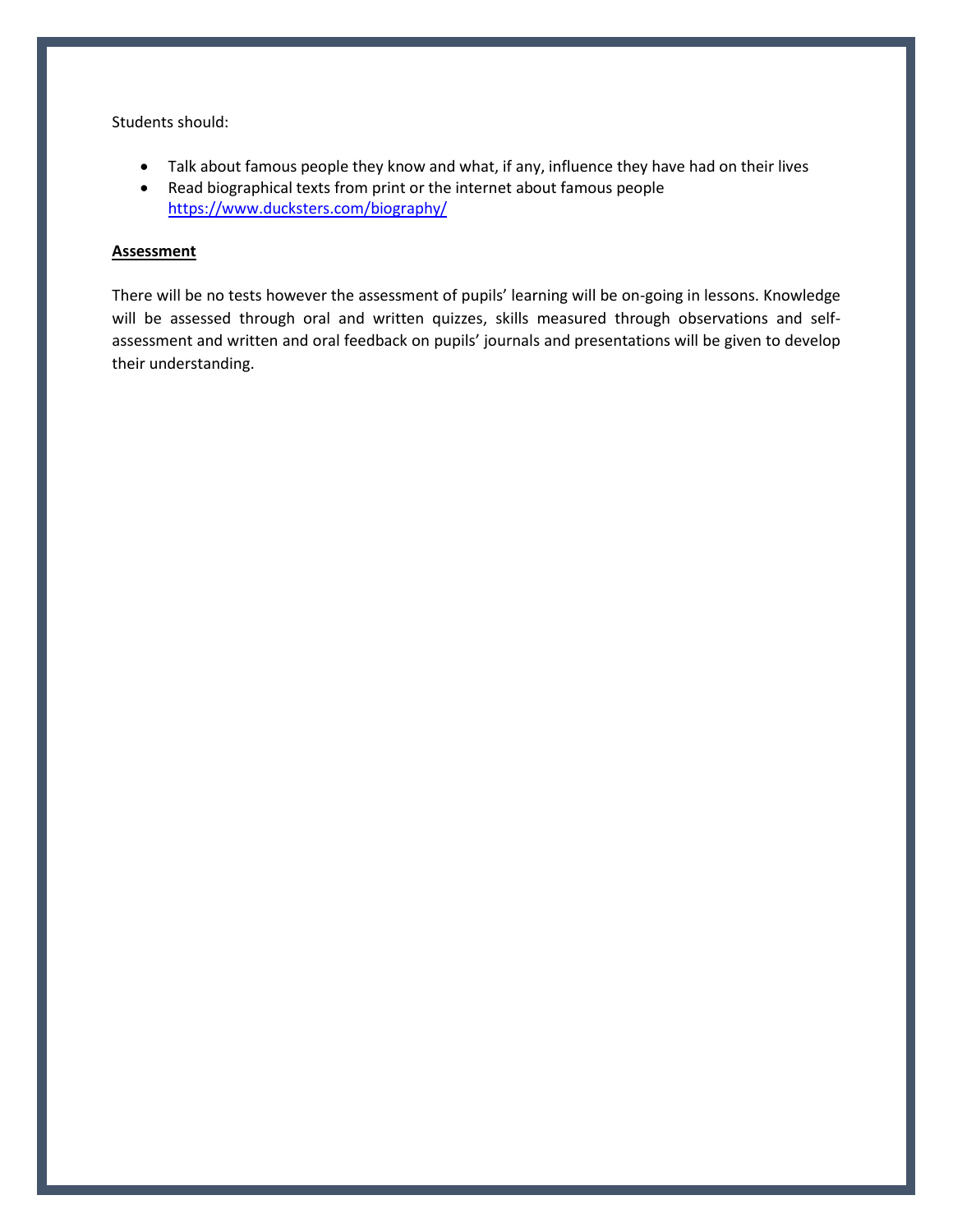

This term pupils will study PE through Net Games and Striking and Fielding.

# **Unit 1**

# **Net Games:**

- Pupils will further develop their net games concepts through Badminton, Short Tennis and Table tennis.
- Pupils will focus on developing movement on court and linking the skills learned previously together to form a rally.
- The Pupils will learn basic attacking and defending strategies and techniques.
- Pupils will select and apply their skills so that they can carry out basic tactics with the intention of outwitting their opponents.
- Pupils will highlight strengths and weakness in order to improve their own performances

# **Unit 2**

# **Striking and Fielding:**

- Pupils will develop the range of their striking and fielding concepts using basic variations of bats to incorporate games such as Rounder/Cricket/ T ball and Danish Longball
- Pupils will recap the basic skills learned in previous years;
- -

- $\triangleright$  Throwing and Catching a ball to move towards a target. (Chain)
- $\triangleright$  Fielding/Stopping a ball
- $\triangleright$  Retrieval of a ball
- $\triangleright$  Striking a ball
- Pupils will work on aiming for space to outwit opponents.
- To implement simple tactics to form a striking and fielding principle.
- An extension task will be students progressing to a drop feed ball.
- Pupils will develop an understanding of scoring in a variety of games.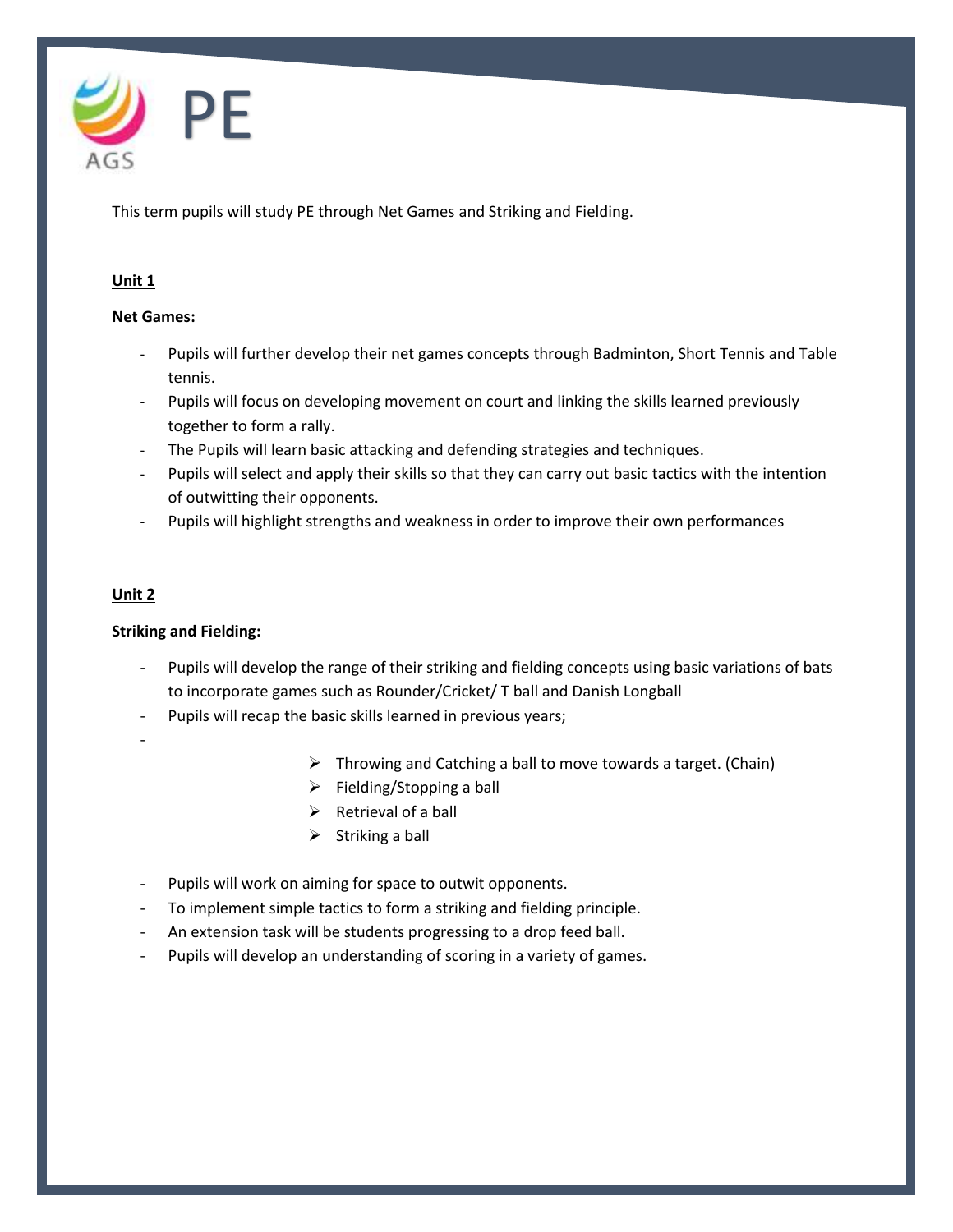

This term the students of grade 4 will commence a new IPC Topic "They made a difference".

# **Aims and Objectives:**

**By the end of the unit, students will be able to:**

- know How artists can influence the way we look at the world
- About the work of an important sculptor
- Choose materials and techniques which are appropriate for their task.
- Explain their own work in terms of what they have done and why.
- Talk about works of art, giving reasons for their opinions.
- to identify the work of Antoni Gaudi to understand & appreciate his inspiration.
- To understand the importance of visual presentation sketchbook skills.
- To understand the link between art and architecture.

#### **Research activity**

- Students will be asked to make a research about the artist "Antoni Gaudi" using school ipads: they will know who Antoni Gaudi is and they will understand the link between art and architecture.
- Introduction to Antoni Gaudi and his work. Pupils will see images of Gaudi's work, and discover where he came from and where he worked.
- the children, will try to identify the techniques Gaudi used in his art.
- Pupils will know what a mosaic is and they will make their own mosaic using a 'sunflower' as inspiration.

# **Assessment:**

At the end of the unit, students will be assessed on their knowledge gathered:

-Students will be asked to identify the work of Antoni Gaudi and make their own mosaic using the lizard of "Parc Guell" as inspiration.

#### **Suggestions for support at home**

To help your child enrich their artistic lives at home, parents can support by creating more artistic activities with their child and encourage them to practice more on the lesson we have covered in class in order to maximize the quality of their skills.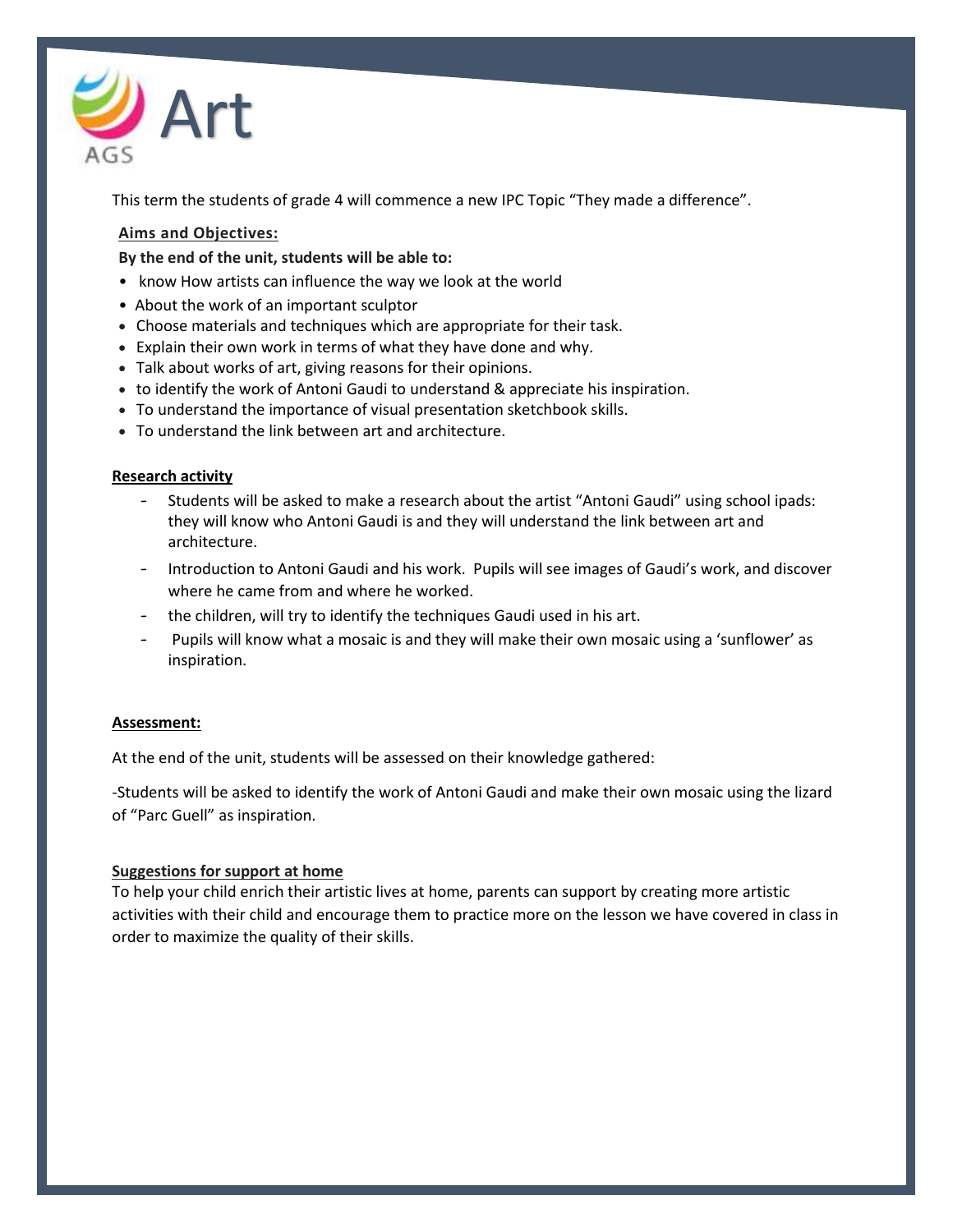

This term, in Drama, Grade 4 will be working on 'Voice procedure' and 'Characterisation'.

The voice is a powerful tool in drama and students will be learning and beginning to consider elements such as pitch, pace, projection and pause. We will learn how these can enhance your performance by making it more engaging or simply make it easier to understand for an audience.

Whilst working on our voice we will be looking further into characterisation. Focusing on body language, movement, gesture, facial expressions etc. Scenarios and characters will be given to students in a variety of fun and exciting ways to which they must try and change each element of characterisation accordingly; Thinking about the specific characteristics of the role they are portraying.

For example: An older person's movement may be slightly slower, hunched back, not too steady on their feet. Their eyes may be squinted as their eyesight is poor and they may be holding their back for support to show the aches and pains of ageing.



They will develop further skills in character development, communication, facial and body expression, gesture, posture and vocal presence, all whilst hopefully having some fun!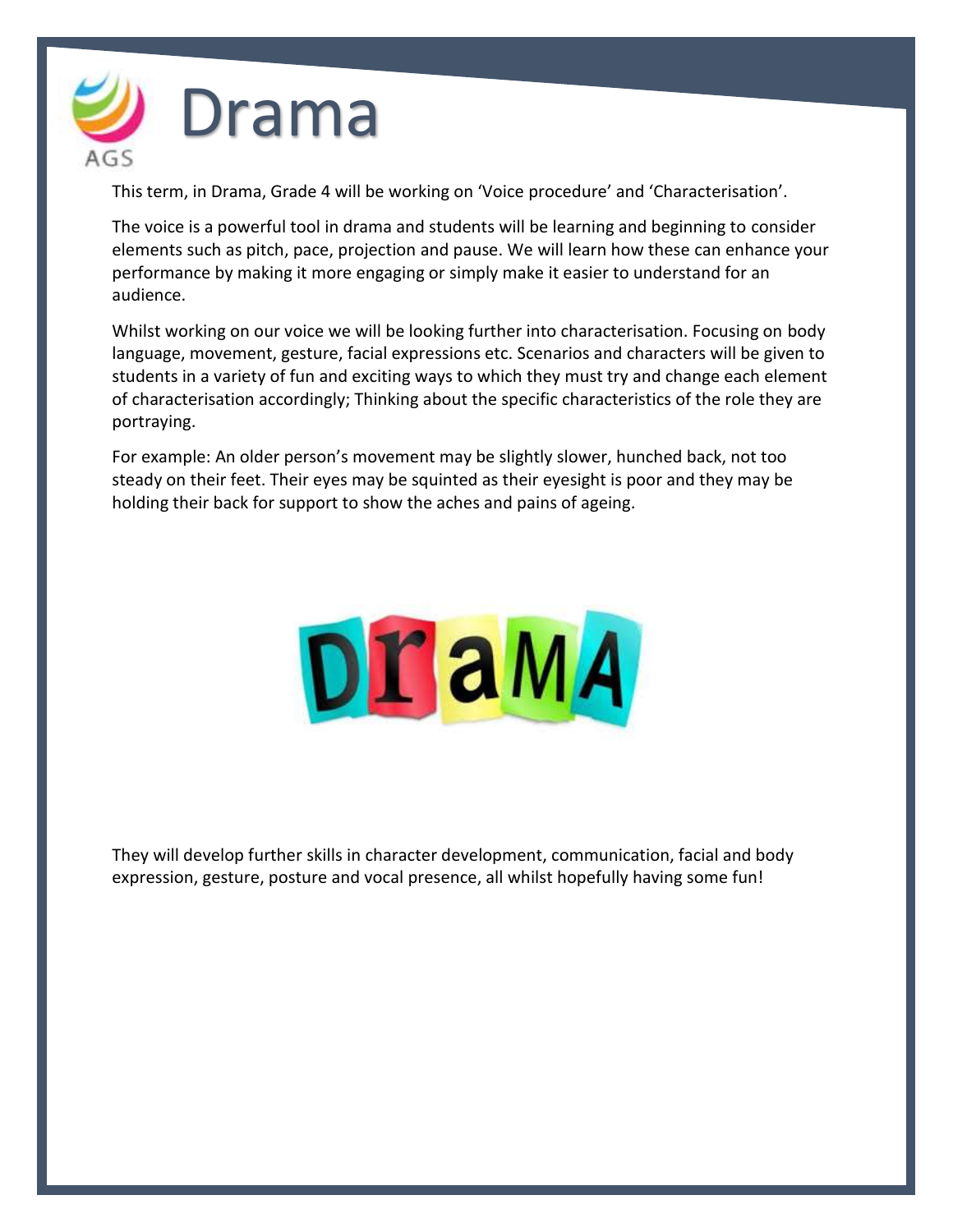

# **Recorder Skills and Singing**

Students will begin to learn the descant recorder and continue learning new songs from Out of the Ark to develop their singing skills

#### **Learning objectives**

- Learn tonguing techniques to produce a clear, pleasant sound
- To learn finger positions for G A B C and D
- Work on good posture and following the director to produce a good choral sound

#### **Suggestions for support at home**

You can support your child by encouraging them to sing and play the songs that they have learnt in class. Here is the link to Out of the Ark:

[https://www.outoftheark.co.uk/ootam-at](https://www.outoftheark.co.uk/ootam-at-home/?utm_source=megamenu&utm_campaign=ootamathome1_d5&utm_medium=advertsquare)[home/?utm\\_source=megamenu&utm\\_campaign=ootamathome1\\_d5&utm\\_medium=advertsquare](https://www.outoftheark.co.uk/ootam-at-home/?utm_source=megamenu&utm_campaign=ootamathome1_d5&utm_medium=advertsquare)

Your child should have access to a recorder. Either buy them a recorder if you can, or they can be purchased through the school at a cost of 1 OMR. These videos on YouTube offer a good introduction to the instrument:

<https://www.youtube.com/watch?v=IucqBt9sZr0>

#### **Assessment**

Students are assessed each week by the teacher according to how well they can blow into the recorder to produce a good sound and cover the correct holes.

They are assessed on how well they can follow direction and sing as part of a group.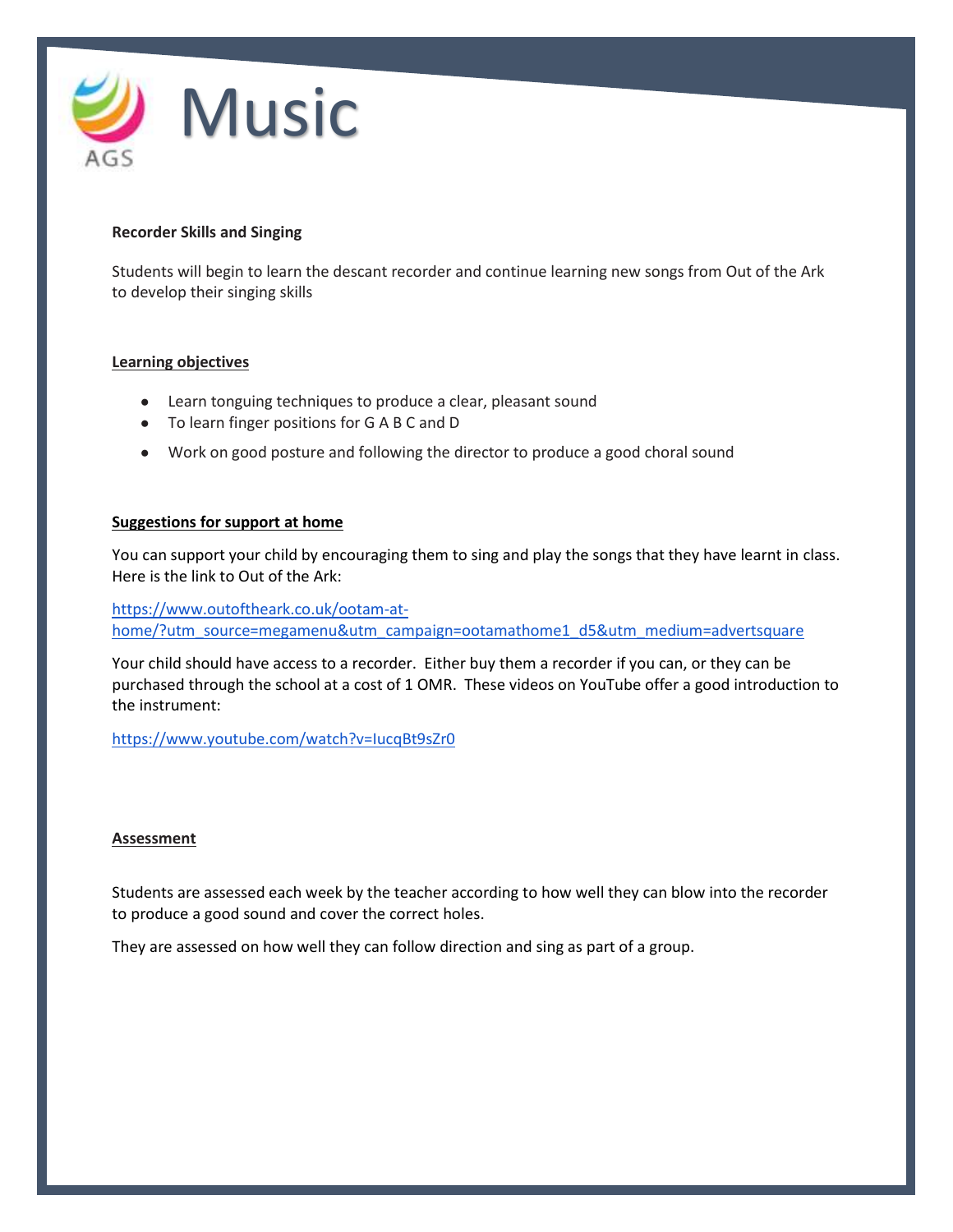

The Scheme of Work followed for French is that provided by the Primary French Project, which has been devised by the Institut Français https://www.institut-francais.org.uk/ .

**Module 3** focuses on the following broad themes:

#### **Learning Objectives:**

#### **Lesson 21:**

- -Ask questions using Où est…?
- Understand form of definite article to use with nouns e.g. le furet, la coccinelle, l'araignée
- Learn about the subject pronouns il and elle.

#### **Lesson 22:**

- Talk about favorite animals
- Revise 4 forms of definite article; le, la, l', les learn about subject pronouns in the plural
- Ils and Elles
- Learn a plural verb form sont

#### **Lesson 23:**

- Talk about likes and dislikes using j'aime and je n'aime pas…
- Understand the function of the negative adverb ne…pas
- learn the plural indefinite article des and know that it cannot be omitted in French. **Lesson 24:**
- Conversations about which animals I like
- Ask and answer questions: how many things?

#### **Lesson 25:**

- Learn how to use the adverbial pronoun en
- Practise talking about Paris, using a growing bank of words.

**Module 4** focuses on the following broad themes:

#### **Learning Objectives:**

**Lesson 26:**

- Find out about London landmarks and learn how to name them
- Be able to use a speaking frame to talk about what landmarks there are in London
- Acute accent on the letter 'é' and the different ways of writing the phoneme [e]

#### **Lesson 27:**

- Be able to use a speaking frame to talk about what landmarks there are in Paris
- Find out about definite articles le, la, l' and les as in le Louvre or la Tour Eiffel

#### **Lesson28:**

- Be able to recall vocabulary by identifying images
- Develop language learning skills